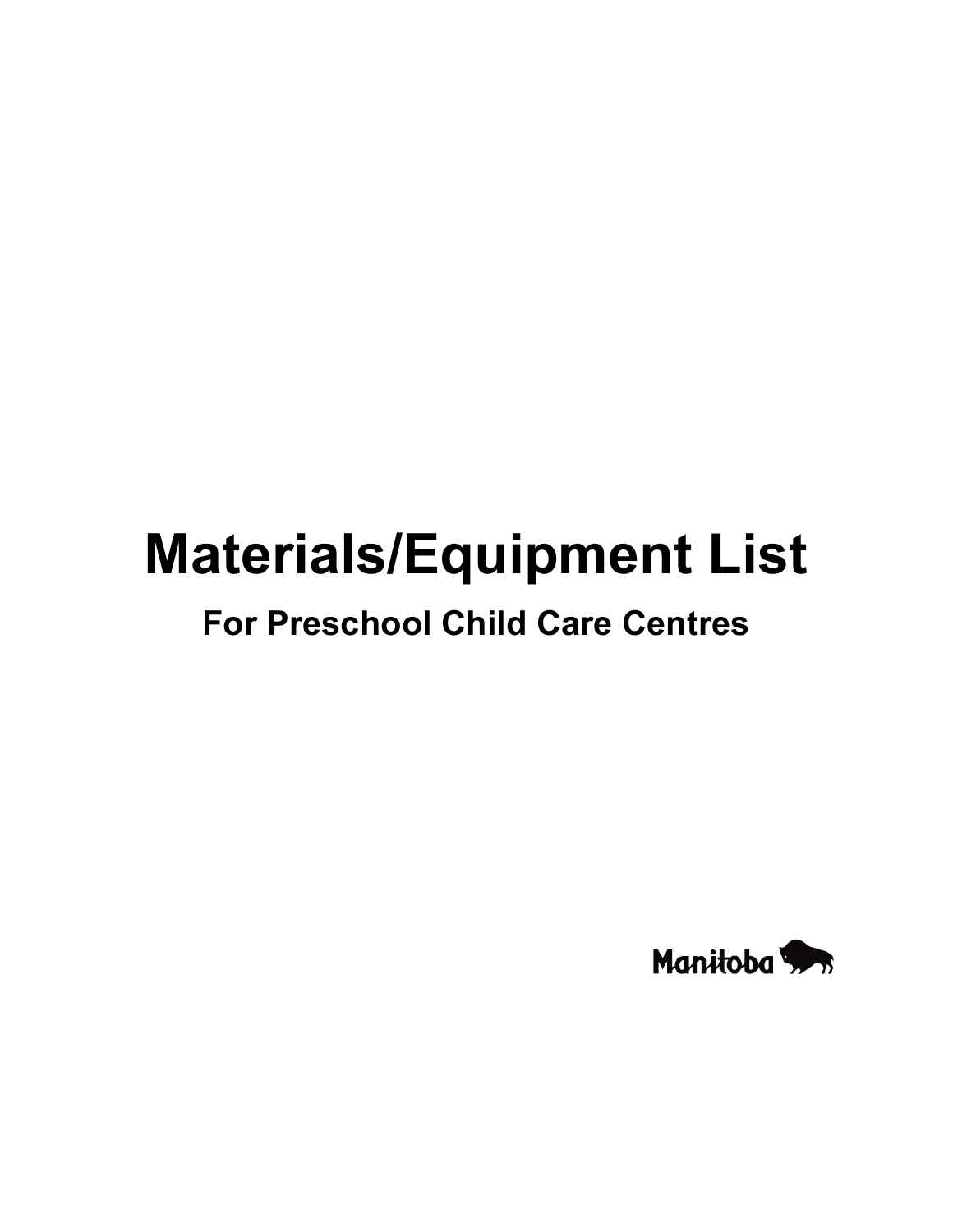## **Materials/Equipment List For Preschool Child Care Centres**

High quality early learning and child care programs provide safe, stimulating environments that are warm, comfortable and aesthetically pleasing. Children are active learners who use the physical environment in a direct, hands-on manner. The physical environment, as well as all the materials and equipment are part of a child's learning experience. The schedule, space, interaction with others and daily routines all provide learning opportunities. The learning environment should provide a rich assortment of materials and equipment for children to develop socially, cognitively and physically.

The materials and equipment should:

- $\Box$  be available in a quantity and variety to occupy all children in attendance
- $\Box$  be consistent with the developmental capabilities of children in attendance
- $\Box$  be available for much the day
- $\Box$  offer many types of play choices, for blocks of time, to provide different opportunities for children to experiment, explore and learn
- $\Box$  be accessible to children where they can reach and use the materials by themselves with adaptations to furniture to meet all children's needs
- $\Box$  be organized into particular interest centres (may overlap into other centres)
- $\Box$  be arranged so quiet and active centres do not interfere with one another
- $\Box$  represent and encourage acceptance of diversity (race, culture, age, abilities, gender) in all activity areas
- $\Box$  be rotated and changed frequently based on the children's interests
- $\Box$  be provided indoors and outdoors to broaden children's exploration and experiences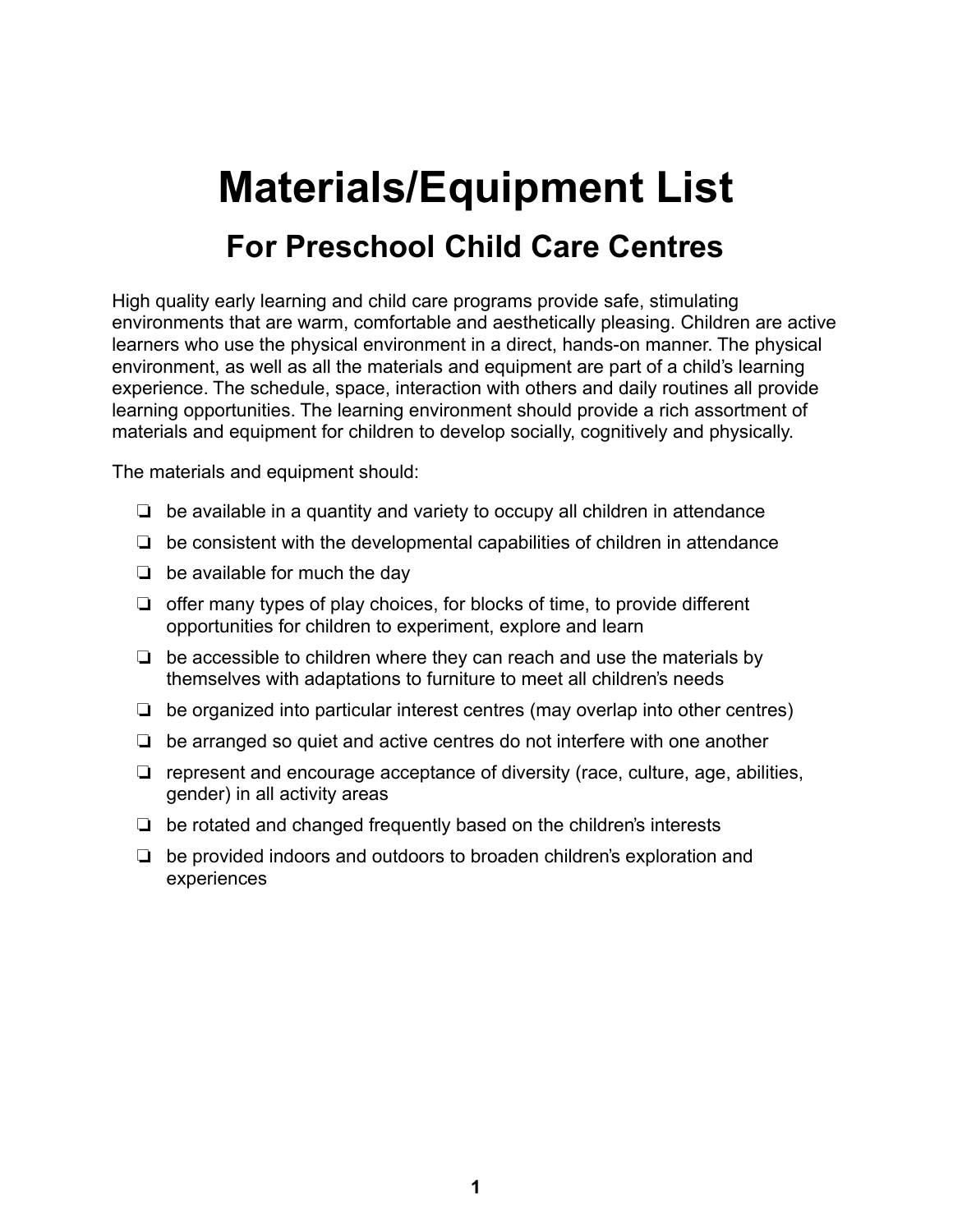### **Activity Area: Dramatic**

(Daily living centre)

### **Materials/Equipment**

### **1. Home Area:**

- $\Box$  child-sized stove, sink with cabinet for storing dishes, refrigerator, table and chairs, bed, dresser, dress up display and other furnishing such as washer/dryer
- $\Box$  cooking utensils, such as pots/pans, eating utensils, dishes, muffin pan, wok, toaster, play food, collection of empty containers such as food products and spices
- $\Box$  cleaning utensils such as mops, brooms, feather dusters, rags, pails, empty containers of cleaning products such as laundry detergent and dish soap
- $\Box$  infant dolls, dolls representing adults, small dolls for doll houses (diverse ethnic characteristics)
- $\Box$  doll furniture, such as cradle/crib, high chair, stroller, wheelchairs, walkers, baby carriers from various cultures
- $\Box$  doll clothes and accessories such as bottles, blankets
- $\Box$  full length unbreakable mirror
- $\Box$  telephones, clocks, radios, cameras
- $\Box$  stuffed animals
- $\Box$  fabrics or blankets typical of various cultures
- $\Box$  garage with small vehicles, doll house and accessories, barn with small toy animals and accessories
- **2. Dress up clothes:** (male and female; depicting the season)
	- $\Box$  jackets, shirts, dresses, skirts, pants
	- $\Box$  accessories such as jewellery, purses, tote bags, briefcases, suitcases, sunglasses
	- $\Box$  hats, including hard hats, hats used in different jobs, sun hats
	- $\Box$  costumes
	- $\Box$  clip-on ties, scarves
	- $\Box$  boots, sandals, slippers, shoes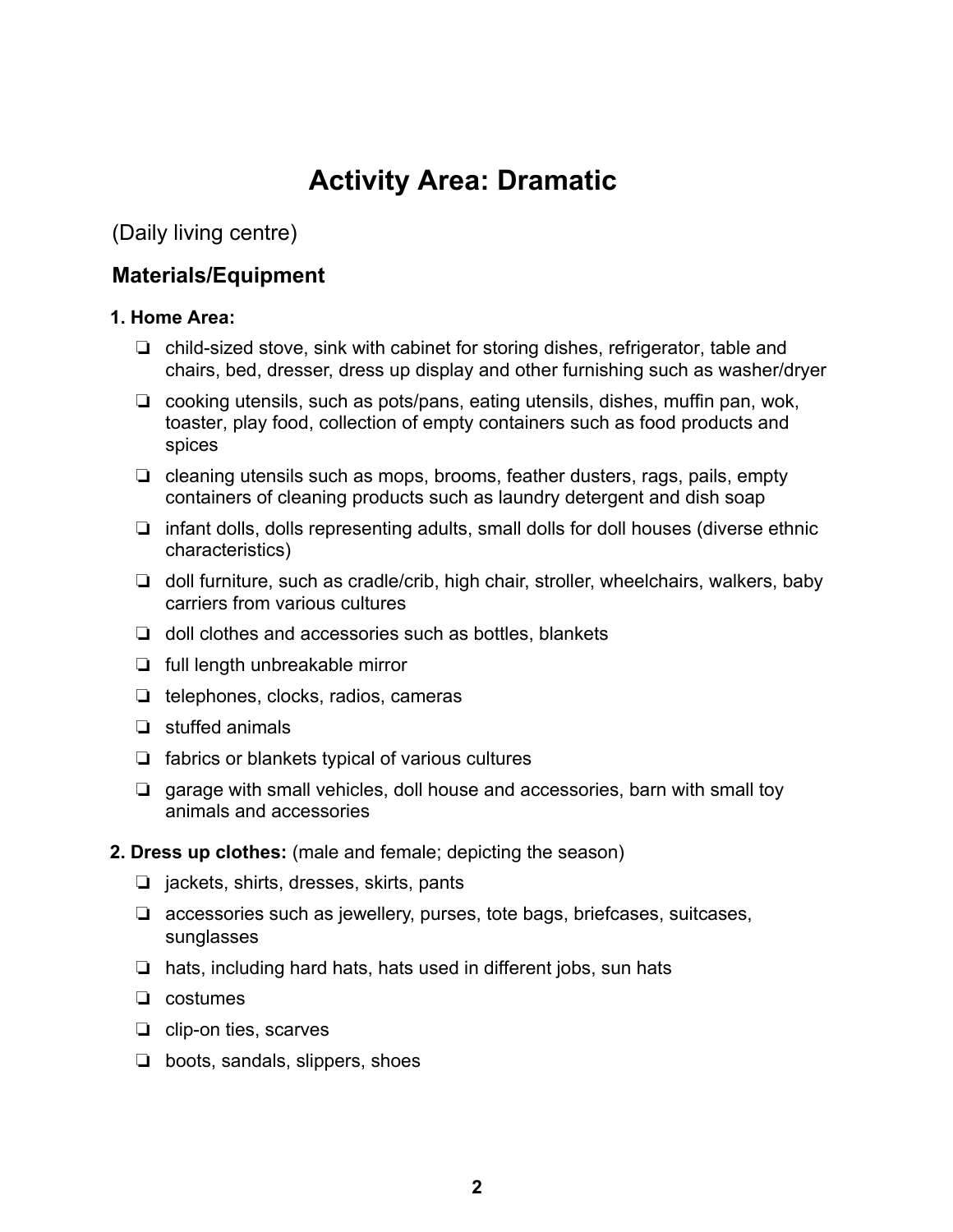**3. Prop boxes:** In addition to providing the home area, another

theme should be provided such as:

- $\Box$  gas station: work clothes, hats, empty oil cans, funnels, hose or tubing, toy tools, larger toy vehicles
- $\Box$  medical office: bandages, tape, doctor's kit, dolls, blankets, stethoscope, white shirts
- $\Box$  farm: toy animals, pails, calf feeding bottle, oat bags, saddles, coveralls, caps/ straw hats
- $\Box$  carpenter: carpenter's aprons, hats, rulers, measuring tapes, tools, empty paint cans, brushes, rollers
- $\Box$  restaurant: tables and chairs, menus, play money, aprons, paper chef hats, table cloths, empty ketchup/mustard bottles, cash registers
- $\Box$  grocery store: cash register, paper bags, play money, empty food containers, aprons, toy shopping carts
- $\Box$  post office: shoulder strap tote/purses, cancelled stamps or seals, envelopes, paper, rubber stamps, mailbox, flyers

\_\_\_\_\_\_\_\_\_\_\_\_\_\_\_\_\_\_\_\_\_\_\_\_\_\_\_\_\_\_\_\_\_\_\_\_\_\_\_\_\_\_\_\_\_\_\_\_\_\_\_\_\_\_\_\_\_\_\_\_\_\_\_\_\_\_\_\_\_\_\_\_\_\_\_\_\_

Comments:

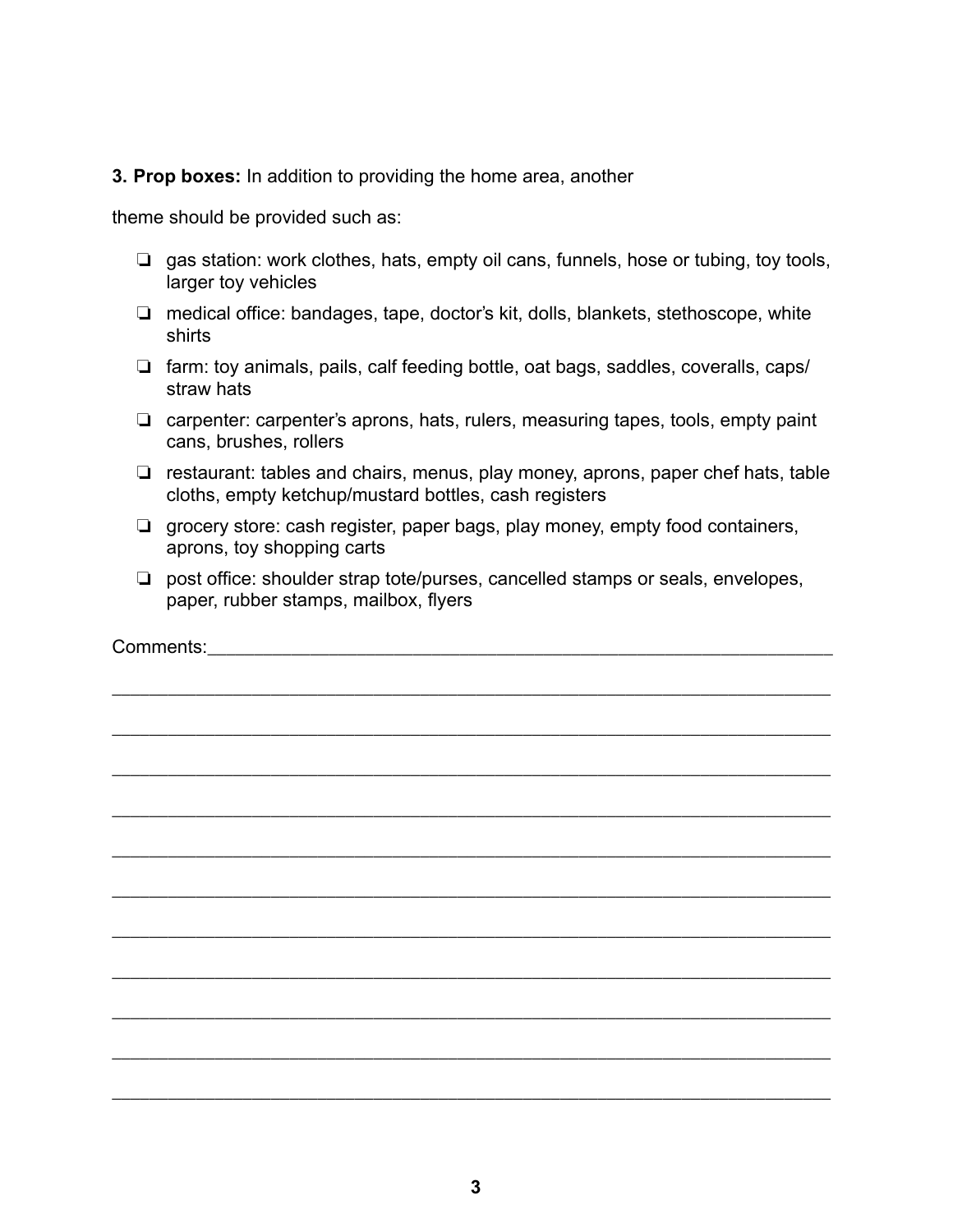### **Activity Area: Fine Motor**

(Table toy centre, quiet thinking centre, manipulative centre)

### **Materials/Equipment**

Some of each category:

### **1. Building toys:**

- $\Box$  small wooden blocks/cubes
- $\Box$  interlocking blocks (Lego/Duplo)
- $\Box$  magnetic blocks
- $\Box$  Tinkertoys
- $\Box$  Lincoln Logs
- $\Box$  Bristle Blocks
- $\Box$  Waffle Blocks

### **2. Puzzles:**

- $\Box$  variety of textures foam, plastic, wood, multitexture
- $\Box$  different complexities, knobbed, without knobs, variety of pieces (five to 30), interlocking and individual pieces, sequence, floor

### **3. Manipulative:**

- $\Box$  small and large beads, strings, bead pattern cards, bead frames
- $\Box$  sewing materials including blunt needles, wool, burlap, buttons, lacing cards with laces/string
- $\Box$  pegs and peg boards
- $\Box$  pounding boards with mallets
- $\Box$  parquet shapes with and without pattern cards
- $\Box$  zip, snap and button dressing frames
- $\Box$  gears
- $\Box$  straws/sticks with connectors
- $\Box$  links, linking stars
- $\Box$  nuts and bolts, screws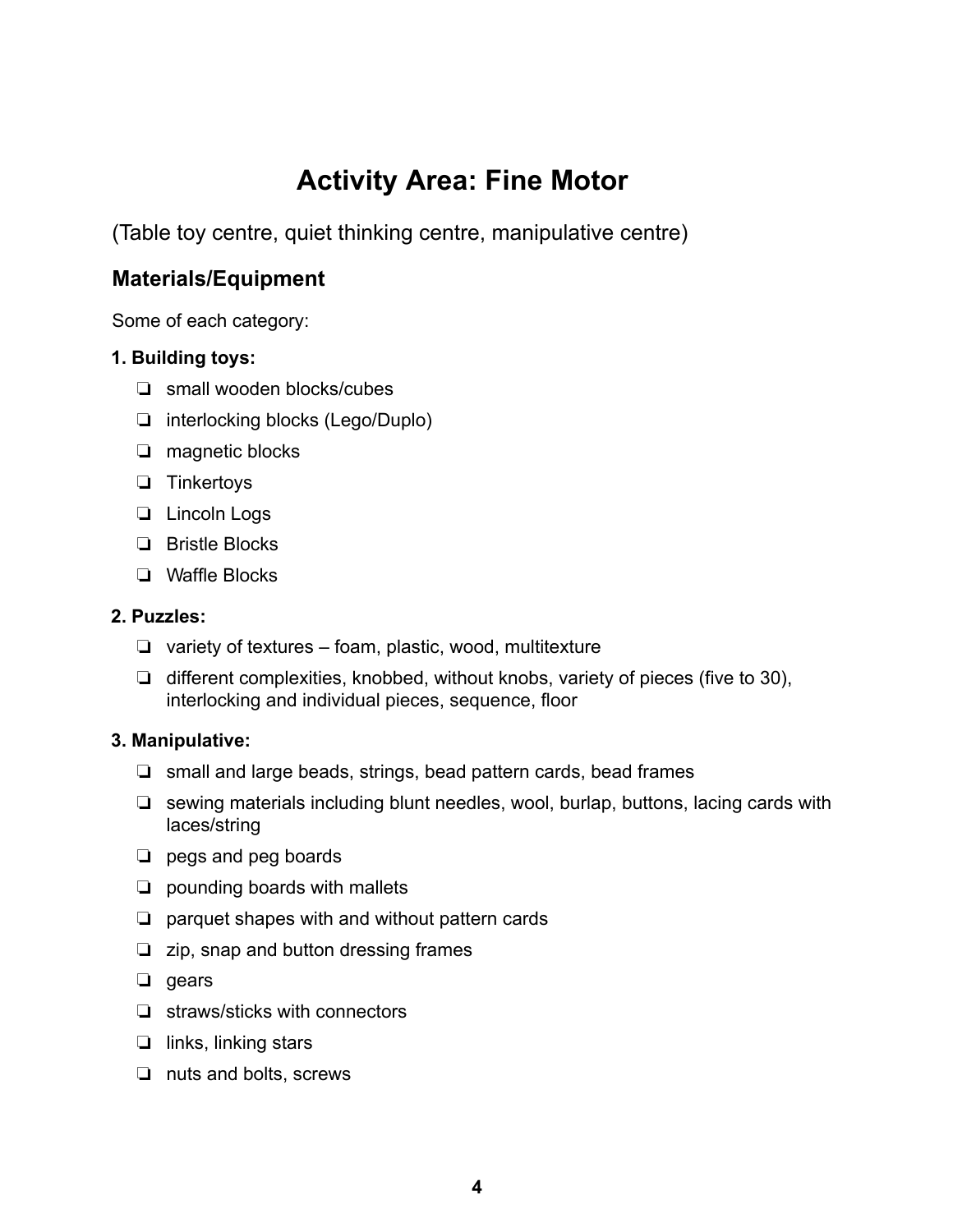|  |  | $\Box$ train tracks and trains |  |  |
|--|--|--------------------------------|--|--|
|--|--|--------------------------------|--|--|

- $\Box$  potato-head figure and accessories
- $\Box$  pop beads (snap together)
- $\Box$  shape sorters
- 4. Art materials: see creative activity area

#### Storage/Furnishings/Space:

- $\Box$  containers clear plastic, wicker/rattan baskets
- $\Box$  child-size tables and chairs
- $\Box$  low, open shelves
- $\Box$  carpet area (floor puzzles)
- $\Box$  puzzle rack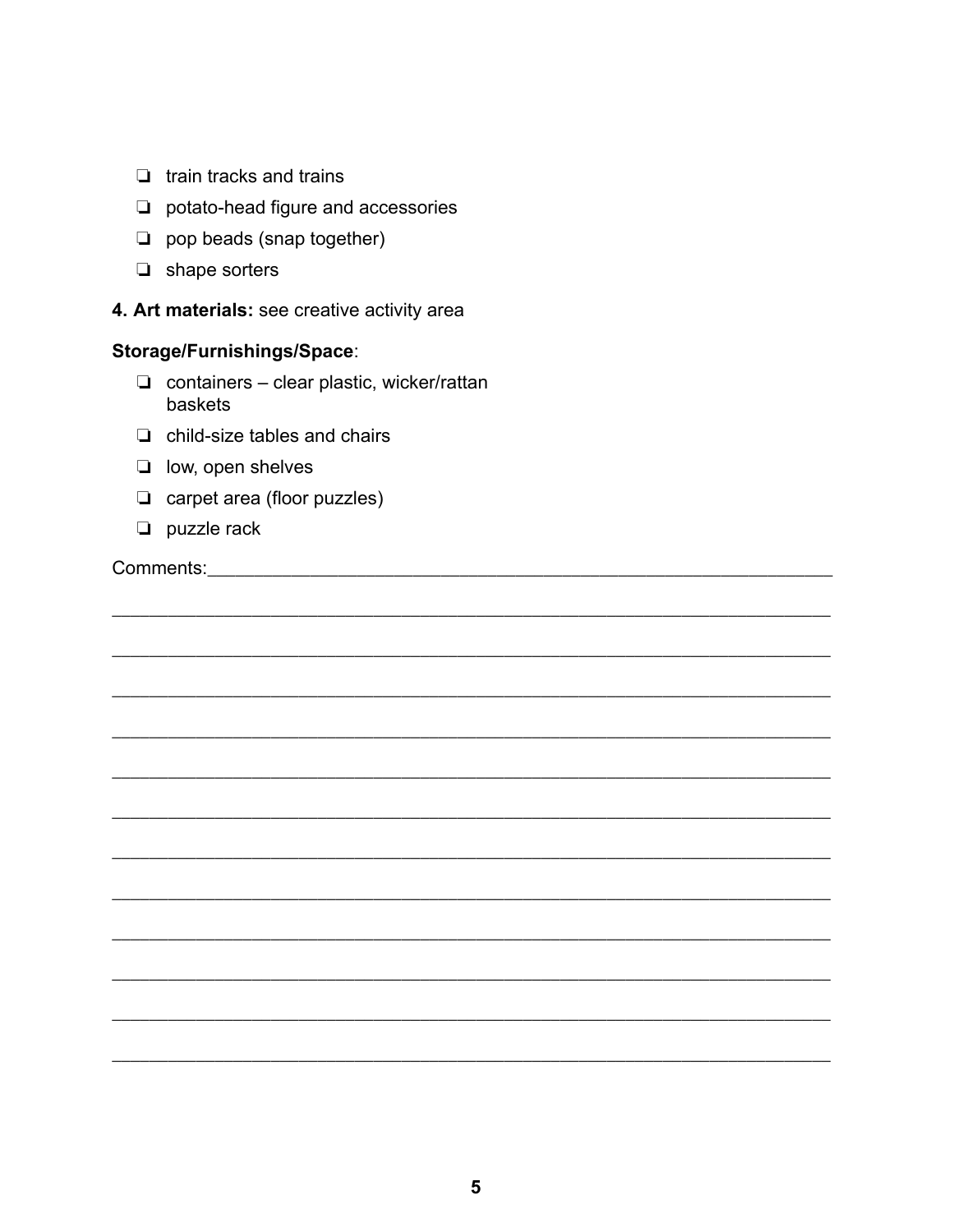### **Activity Area: Creative**

(Art centre, wood construction area)

### **Materials/Equipment**

Some of each category:

### **1. Drawing:**

- $\Box$  large and small crayons
- $\Box$  pens, pencils, erasers, coloured pencils
- $\Box$  thick and thin washable markers
- $\Box$  chalk, chalk board, erasers
- $\Box$  paper (various sizes and colours, lined and blank) newspaper, construction, tissue, coffee filters, computer, cards, paper plates
- $\Box$  dry-erase boards/markers

### **2. Painting:**

- $\Box$  finger paints
- $\Box$  liquid tempera paints
- $\Box$  block/disk tempera paints and trays
- $\Box$  variety of paint utensils, paint brushes, rollers, squeeze and spray bottles, sponges, Q-tips, paint scrapers

### **3. Collage:**

- $\Box$  glue/paste, glue sticks, glue/paste pots, glue brushes/spreaders
- $\Box$  paper scraps, magazines, cards, wrapping paper, ribbon
- $\Box$  cardboard tubes, boxes, rolls for construction
- $\Box$  felt/fabric remnants
- $\Box$  yarn/string
- $\Box$  cotton balls, pompoms
- $\Box$  glitter, buttons, sequins, gems (all small materials require supervision and for use with children three years of age and older)
- $\Box$  natural objects (leaves, seeds, twigs, feathers)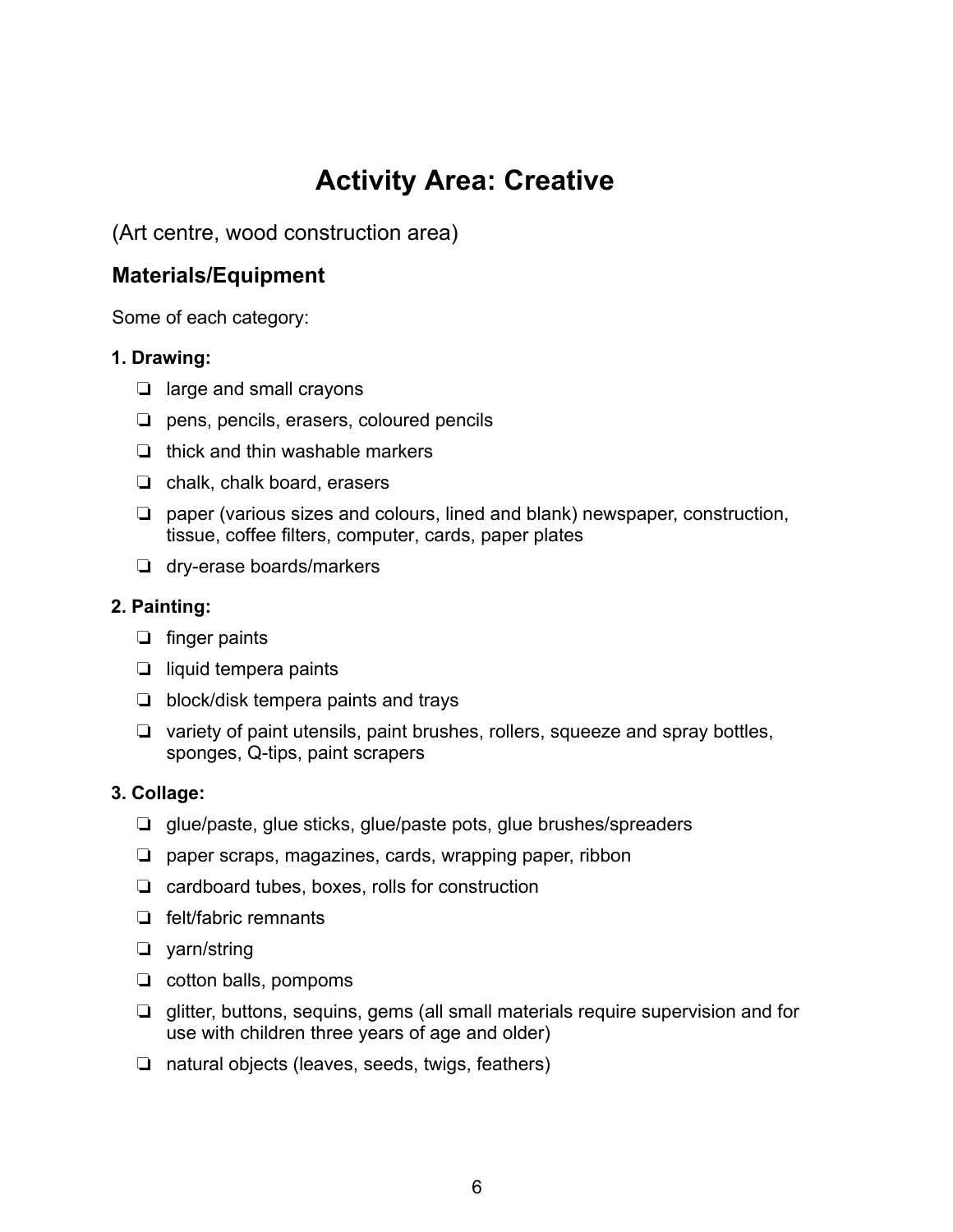### **4. Three-dimensional:**

- $\Box$  play dough
- $\Box$  clay
- $\Box$  wood for gluing/construction
- $\nabla$  pipe cleaners
- $\Box$  plasticine

### **5. Tools:**

- $\Box$  safe scissors (left- and right-handed)
- $\Box$  staplers
- $\Box$  paper punches
- $\Box$  tape (various types), tape holder
- $\Box$  tools to use with play dough (craft sticks, blunt knives, scissors, pipe cleaners)
- $\Box$  stencils

### **Storage/furnishings**:

- $\Box$  low, open shelves
- $\Box$  containers clear plastic, wicker/rattan
- $\Box$  easels
- $\Box$  child-size table and chairs
- $\Box$  paint shirts or smocks
- $\Box$  facilities for drying, displaying and storing artwork

### Comments:

\_\_\_\_\_\_\_\_\_\_\_\_\_\_\_\_\_\_\_\_\_\_\_\_\_\_\_\_\_\_\_\_\_\_\_\_\_\_\_\_\_\_\_\_\_\_\_\_\_\_\_\_\_\_\_\_\_\_\_\_\_\_\_\_\_\_\_\_\_\_\_\_\_\_\_\_\_

\_\_\_\_\_\_\_\_\_\_\_\_\_\_\_\_\_\_\_\_\_\_\_\_\_\_\_\_\_\_\_\_\_\_\_\_\_\_\_\_\_\_\_\_\_\_\_\_\_\_\_\_\_\_\_\_\_\_\_\_\_\_\_\_\_\_\_\_\_\_\_\_\_\_\_\_\_

\_\_\_\_\_\_\_\_\_\_\_\_\_\_\_\_\_\_\_\_\_\_\_\_\_\_\_\_\_\_\_\_\_\_\_\_\_\_\_\_\_\_\_\_\_\_\_\_\_\_\_\_\_\_\_\_\_\_\_\_\_\_\_\_\_\_\_\_\_\_\_\_\_\_\_\_\_

\_\_\_\_\_\_\_\_\_\_\_\_\_\_\_\_\_\_\_\_\_\_\_\_\_\_\_\_\_\_\_\_\_\_\_\_\_\_\_\_\_\_\_\_\_\_\_\_\_\_\_\_\_\_\_\_\_\_\_\_\_\_\_\_\_\_\_\_\_\_\_\_\_\_\_\_\_

\_\_\_\_\_\_\_\_\_\_\_\_\_\_\_\_\_\_\_\_\_\_\_\_\_\_\_\_\_\_\_\_\_\_\_\_\_\_\_\_\_\_\_\_\_\_\_\_\_\_\_\_\_\_\_\_\_\_\_\_\_\_\_\_\_\_\_\_\_\_\_\_\_\_\_\_\_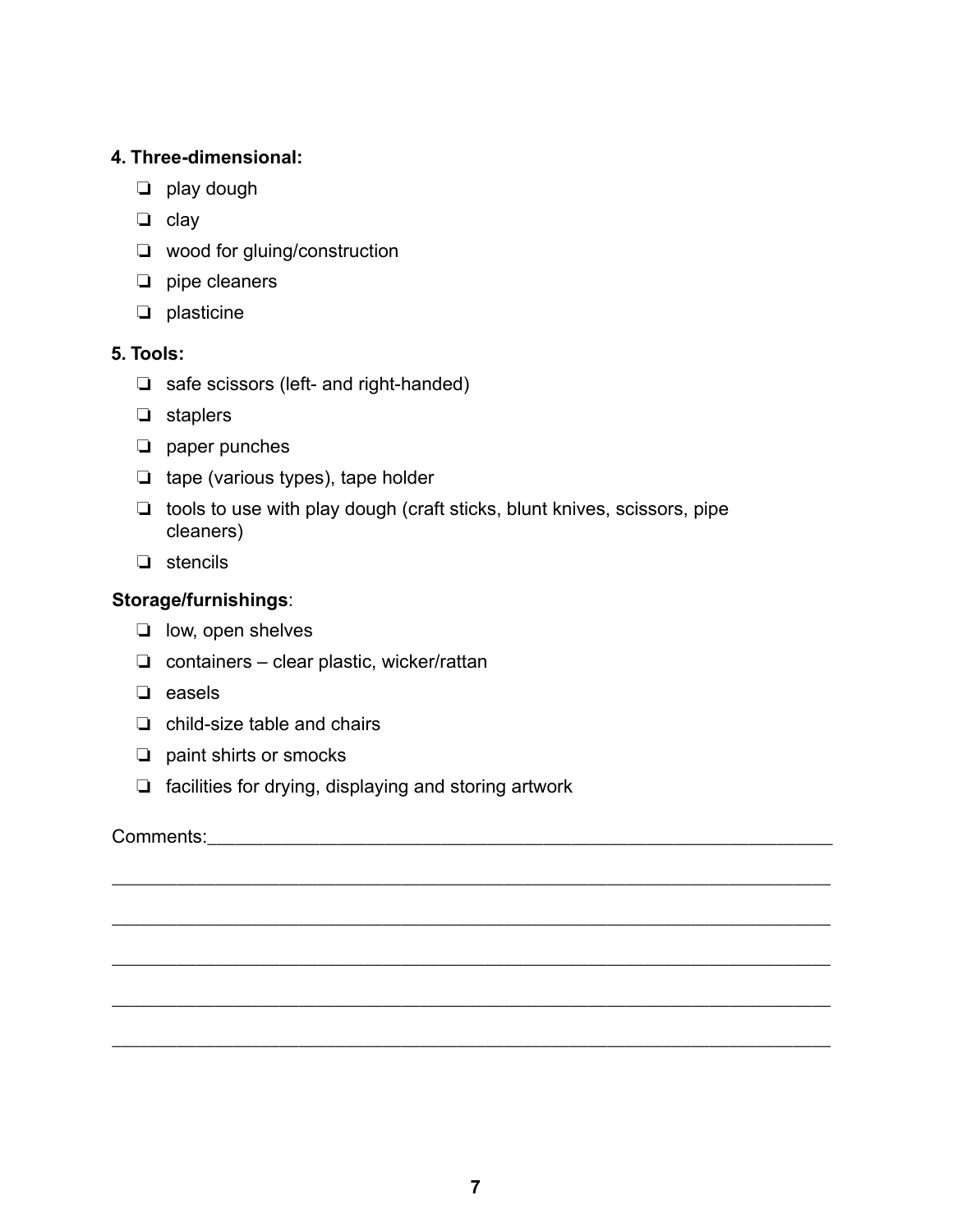### **Activity Area: Block**

(Block area)

### **Materials/Equipment**

- **1. Blocks:** (enough blocks for at least three children with at least two different sets of blocks)
	- $\Box$  unit blocks come in different shapes and sizes such as triangles, squares, rectangles, cylinders and arches (small blocks can be combined to create an equally sized larger block, ex: two small square blocks = one rectangular block)
	- $\Box$  large hollow blocks (hollow blocks with open sides)
	- $\Box$  tree blocks (oak, birch, basswood, pine, natural tree cookies, homemade or store bought)
	- $\Box$  homemade blocks (large cardboard milk cartons, plastic containers, foam containers, sturdy boxes, wood cut into block shapes)

### **2. Accessories:** (at least two types)

- $\Box$  vehicles small trucks, cars, trains, farm vehicles
- $\Box$  traffic/road signs
- $\Box$  floor road map/carpet
- $\Box$  small toy people representing various ethnic groups, ages, abilities
- $\Box$  small toy animals (zoo, farm, domestic, native, dinosaurs)
- $\Box$  ramps, boards, cardboard cylinders

### **Storage/space**:

- $\Box$  open shelves labelled with unit block outlines
- $\Box$  containers clear, plastic, wicker/rattan baskets
- $\Box$  ample space and carpeted floor area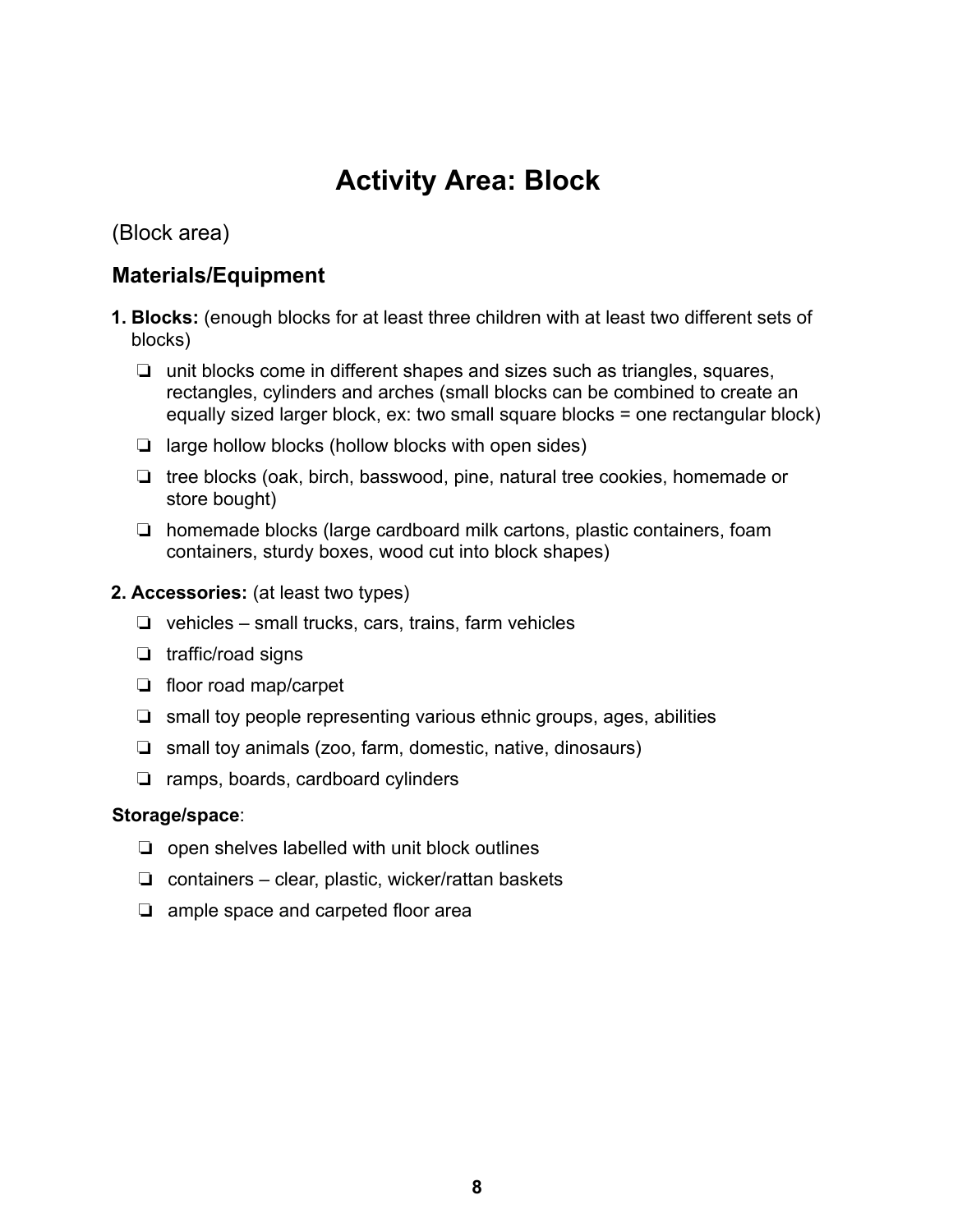| $\overline{\phantom{0}}$ |
|--------------------------|
|                          |
|                          |
|                          |
|                          |
| $\overline{\phantom{0}}$ |
|                          |
| $\overline{\phantom{0}}$ |
|                          |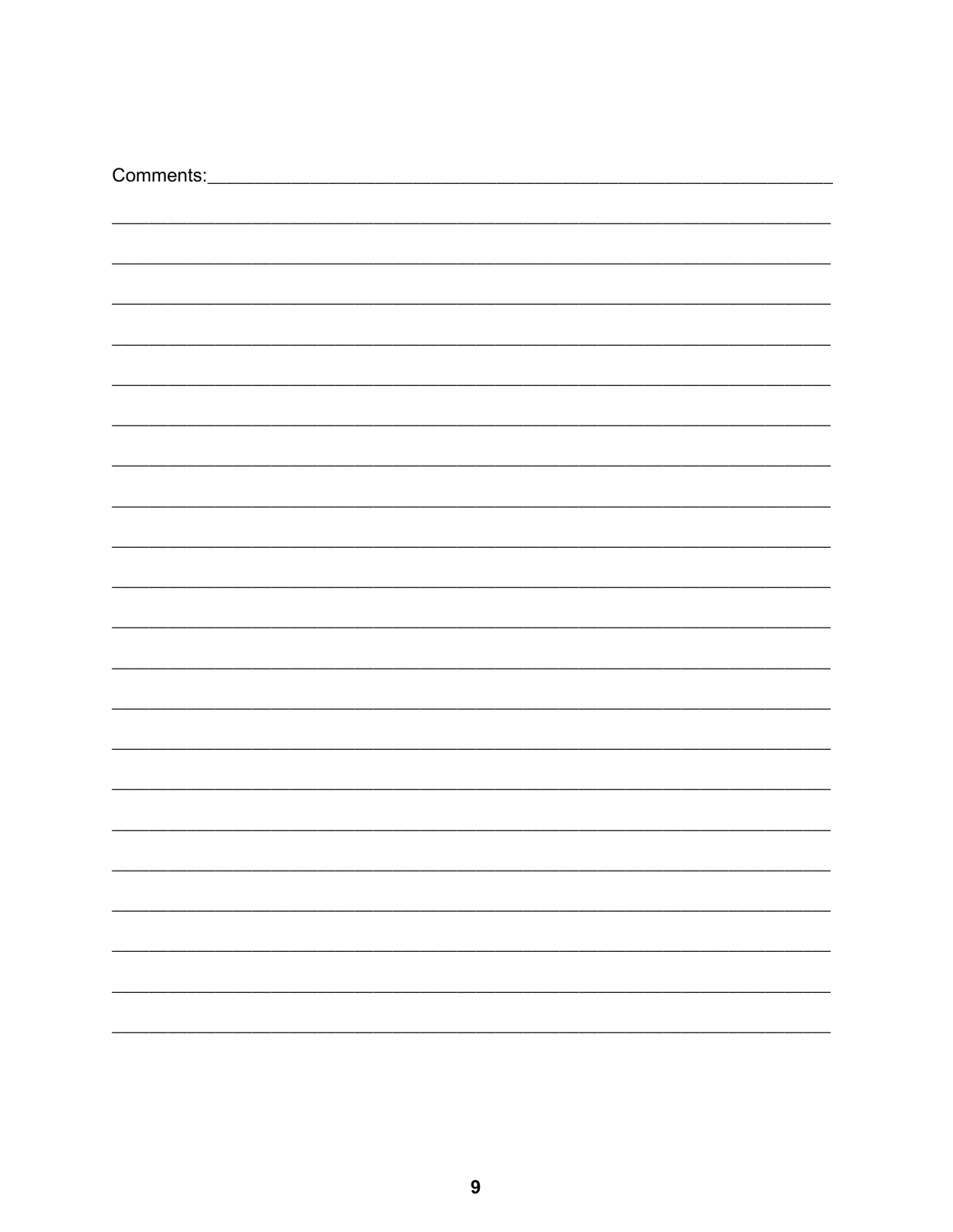### **Activity Area: Reading**

(Language, reasoning, literacy, books and pictures, library area)

### **Materials/Equipment**

Some of each category:

An assortment of books is needed. They can be store-bought, adult and child-made books, photo albums and children's magazines. Choose some from each of these categories:

### **1. Factual books:**

- $\Box$  real animals
- $\Box$  facts about animals and plants
- $\Box$  real life experiences, ex: going to the doctor
- $\Box$  number, shape, colour

### **2. Nature and science books:**

- $\Box$  five senses
- $\Box$  human body
- $\Box$  animal homes and lives

### **3. Race and cultures books:**

- $\Box$  historical and contemporary stories about people from various races and cultures
- $\Box$  books in various languages

### **4. Diverse abilities books:**

 $\Box$  books depicting individuals with additional needs (wheelchair, crutches, hearing devices, etc.)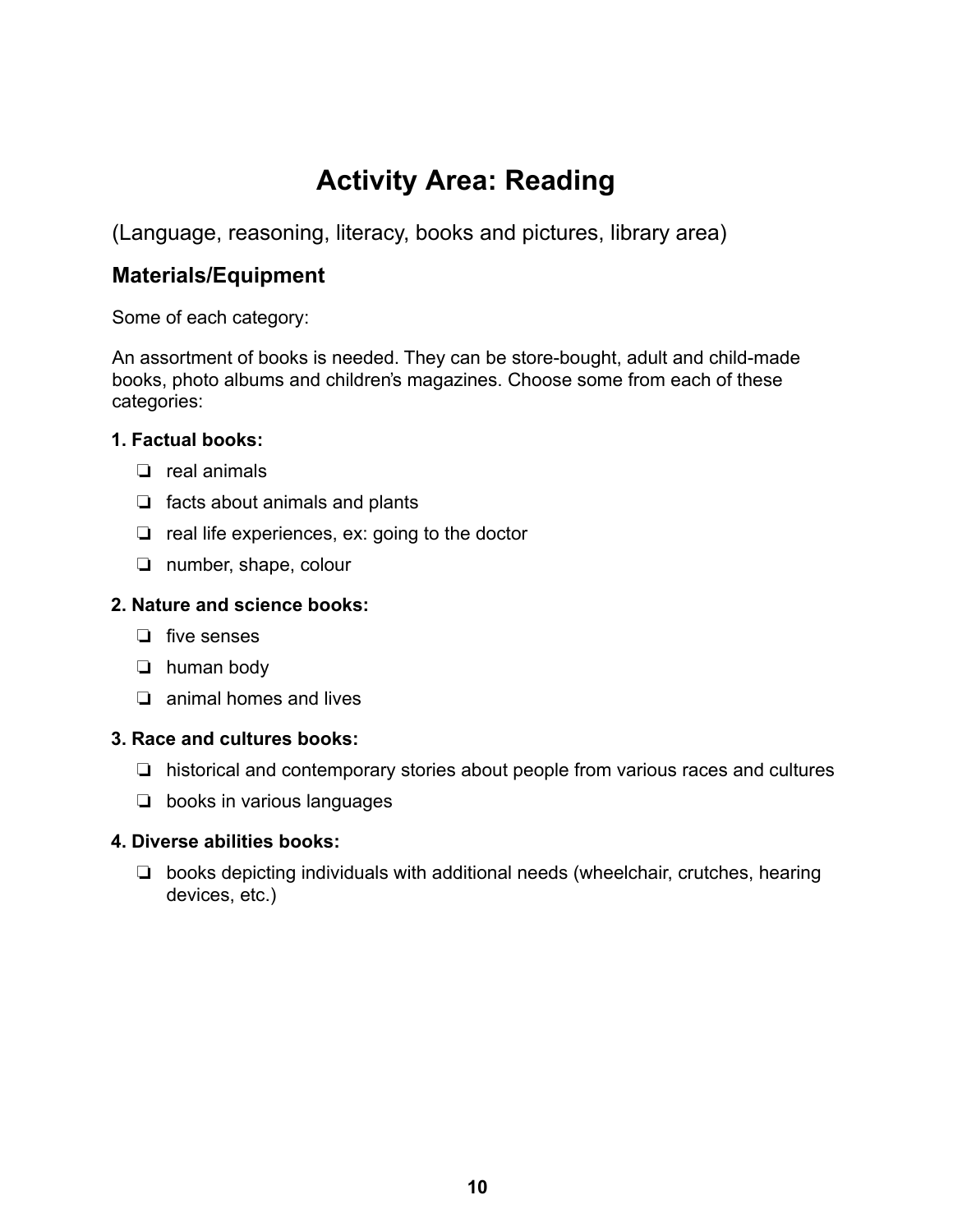### 5. Fantasy books:

- $\Box$  pretend stories about people
- $\Box$  pretend stories about animals

### 6. Additional language materials:

- $\Box$  flannel board and accessories
- $\Box$  puppets, puppet theatre
- $\Box$  poster sets (sets of winter scenes, etc.)
- $\Box$  listening centre and recorded stories with or without headphones

### Storage/furnishing:

- $\Box$  book display
- □ comfortable seating, child or adult size couch, pillows, covered mattress, adult sized arm chair

**Comments:** Comments: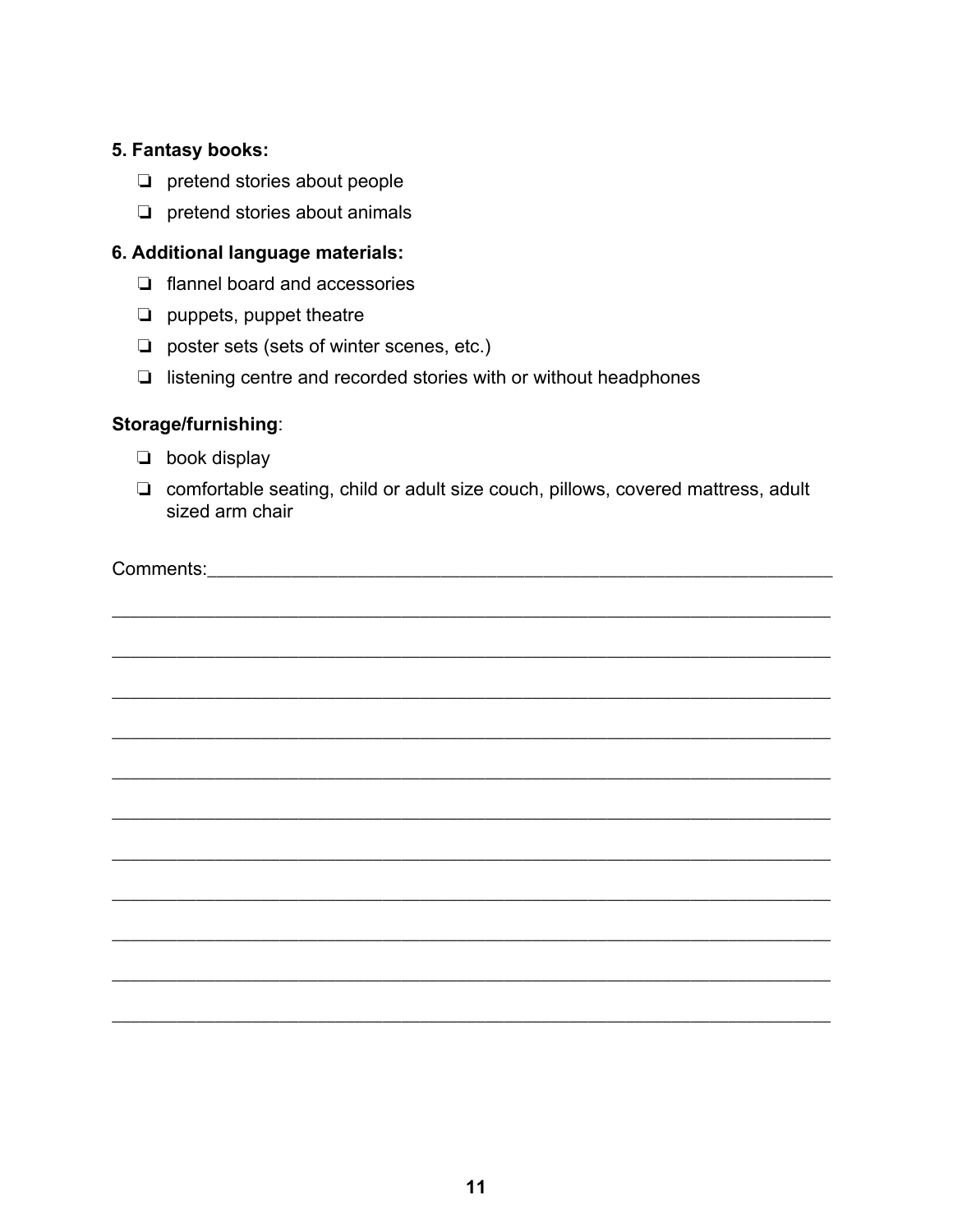### **Activity Area: Large Muscle**

(Active role play area, space/equipment for gross motor play)

### **Materials/Equipment**

Gross motor equipment should include some of the following:

### **1. Stationary equipment:**

- $\Box$  climbing equipment
- $\Box$  slides
- $\Box$  low, balancing equipment
- $\Box$  swings

### **2. Portable equipment:**

- $\Box$  balls (variety of sizes and textures)
- $\Box$  sports equipment (child-size basket ball hoop, plastic bats, hockey sticks)
- $\Box$  wheel toys (wagons, push/ pull toys, wheelbarrows, scooters)
- $\Box$  riding toys (variety of sizes with and without pedals, for use by one or two children)
- $\Box$  tumbling mats
- $\Box$  jump ropes
- $\Box$  bean bags, targets/containers
- $\Box$  hula hoops
- $\Box$  ring toss game
- $\Box$  parachutes
- $\Box$  tunnels
- $\Box$  toboggans/sleds
- $\Box$  large blocks (indoors and outdoors)
- $\Box$  loose materials such as big cardboard boxes, blankets, gutters (plastic eve troughs), wood pieces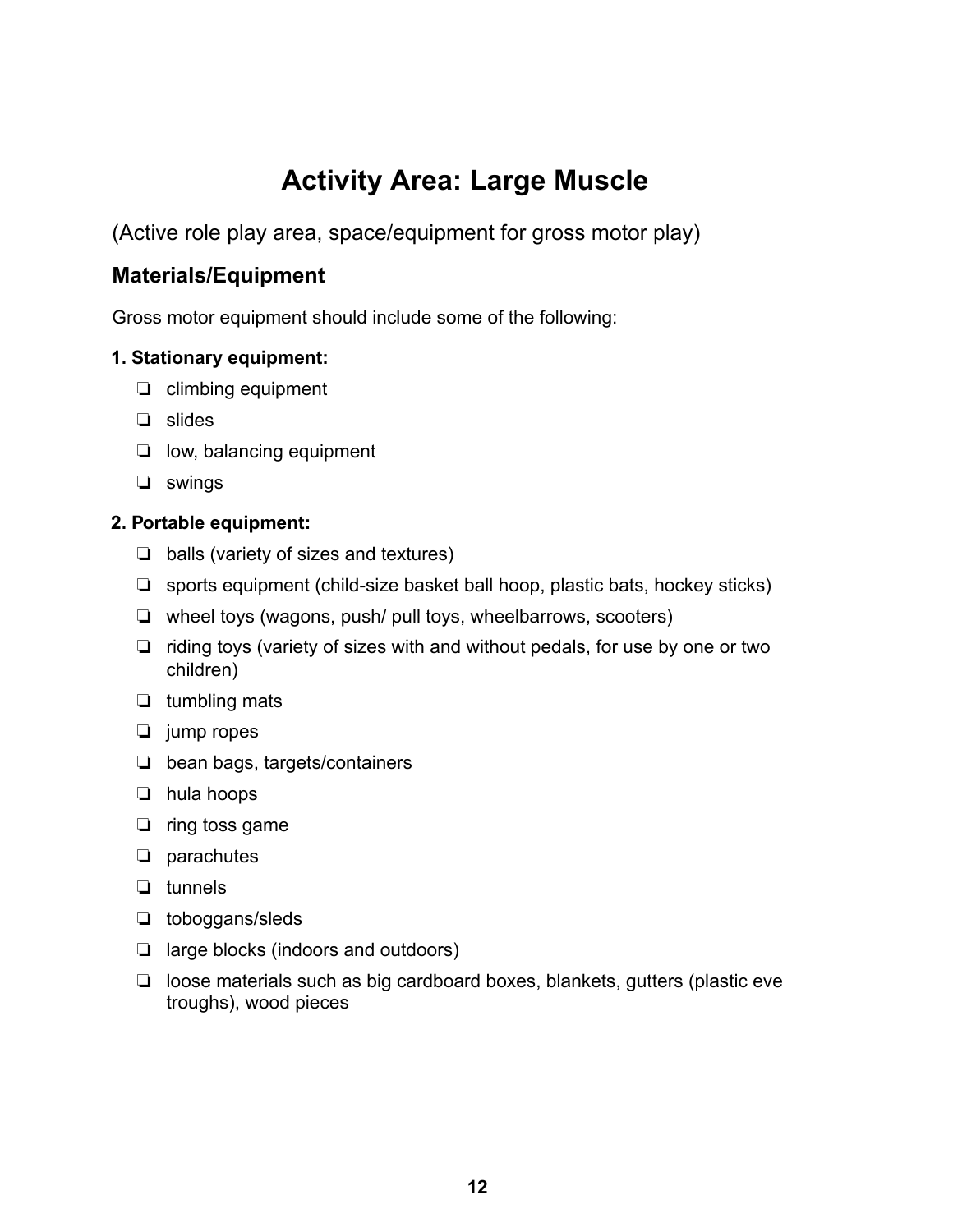| Comments:_               |
|--------------------------|
|                          |
|                          |
|                          |
|                          |
|                          |
|                          |
|                          |
|                          |
|                          |
|                          |
|                          |
|                          |
|                          |
|                          |
|                          |
|                          |
|                          |
|                          |
|                          |
|                          |
|                          |
|                          |
|                          |
|                          |
|                          |
|                          |
|                          |
|                          |
|                          |
|                          |
|                          |
|                          |
|                          |
|                          |
|                          |
|                          |
|                          |
|                          |
| $\overline{\phantom{0}}$ |
|                          |
| -                        |
|                          |
| Ξ.                       |
|                          |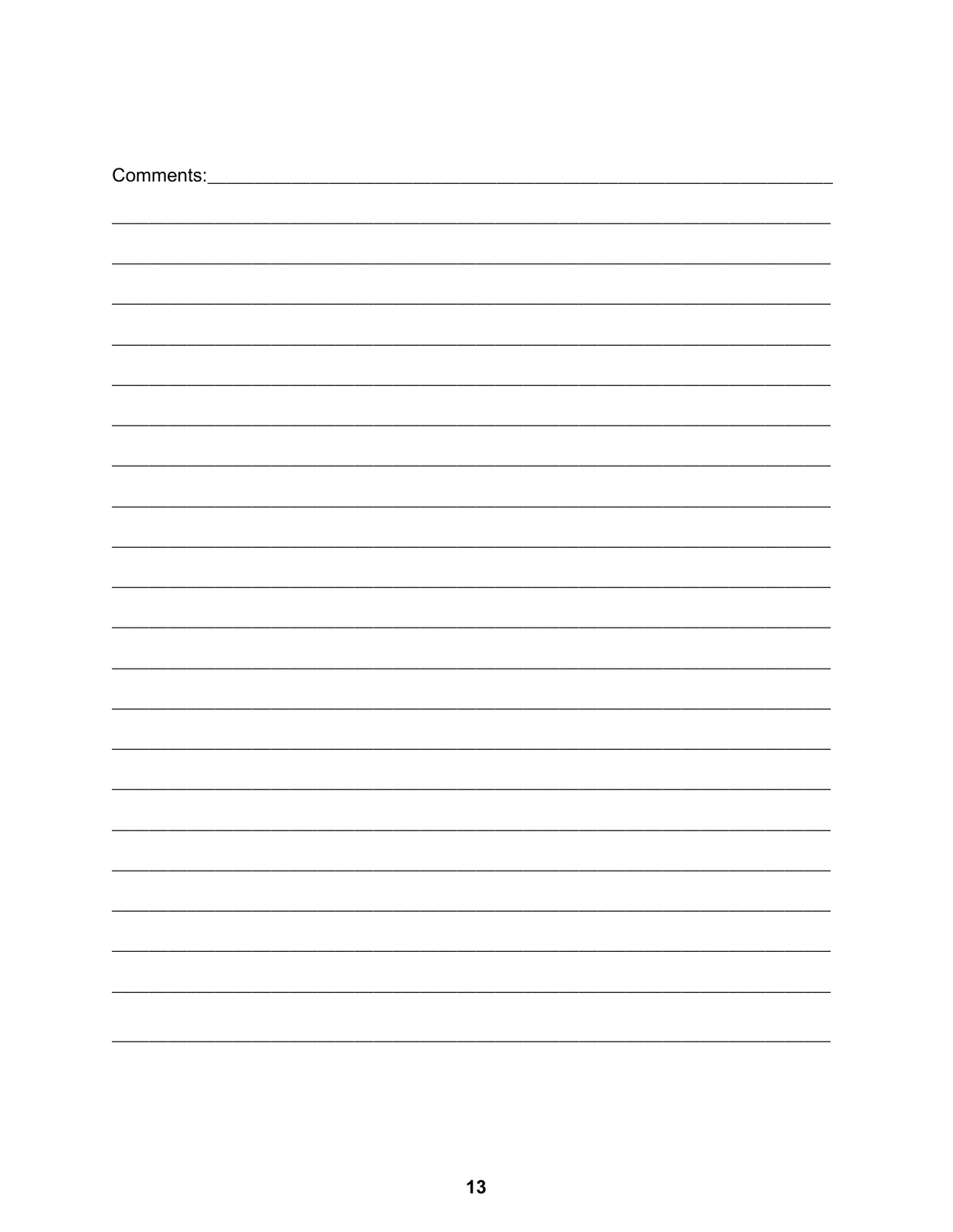### **Activity Area: Sand/Water**

### **Materials/Equipment**

### **1. Sand/water:**

- $\Box$  sand boxes, sand pits (outdoors), various types of sand/water tables such as dishpans, plastic bins, tubs, buckets, sinks
- $\Box$  water sprinkler, hose
- $\Box$  sand or sand substitute (modelling sand, play pellets)
- $\Box$  waterproof aprons or smocks

### **2. Sand/water toys:**

- $\Box$  measuring cups/spoons, variety of containers/pails, plastic bottles
- $\Box$  shovels, scoops, molds
- $\Box$  pumps, siphons, sand/waterwheels
- $\Box$  sponges, small water droppers, spray bottles, turkey basters
- $\Box$  funnels, plastic tubes, pipes
- $\Box$  trowels, rakes, sand scrapers, sifters
- $\Box$  things that sink or float
- $\Box$  nature items such as shells, pieces of wood, rocks

### **3. Dramatic play toys:**

- $\Box$  animals, dinosaurs, sea creatures, small people
- $\Box$  small and large trucks and cars, diggers, boats
- $\Box$  kitchen utensils spoons with and without strainer holes, egg beaters, tongs, pots, pans, muffin tins, whisks

### **Storage/space**:

- $\Box$  shelf under water/sand table
- $\Box$  easy to clean flooring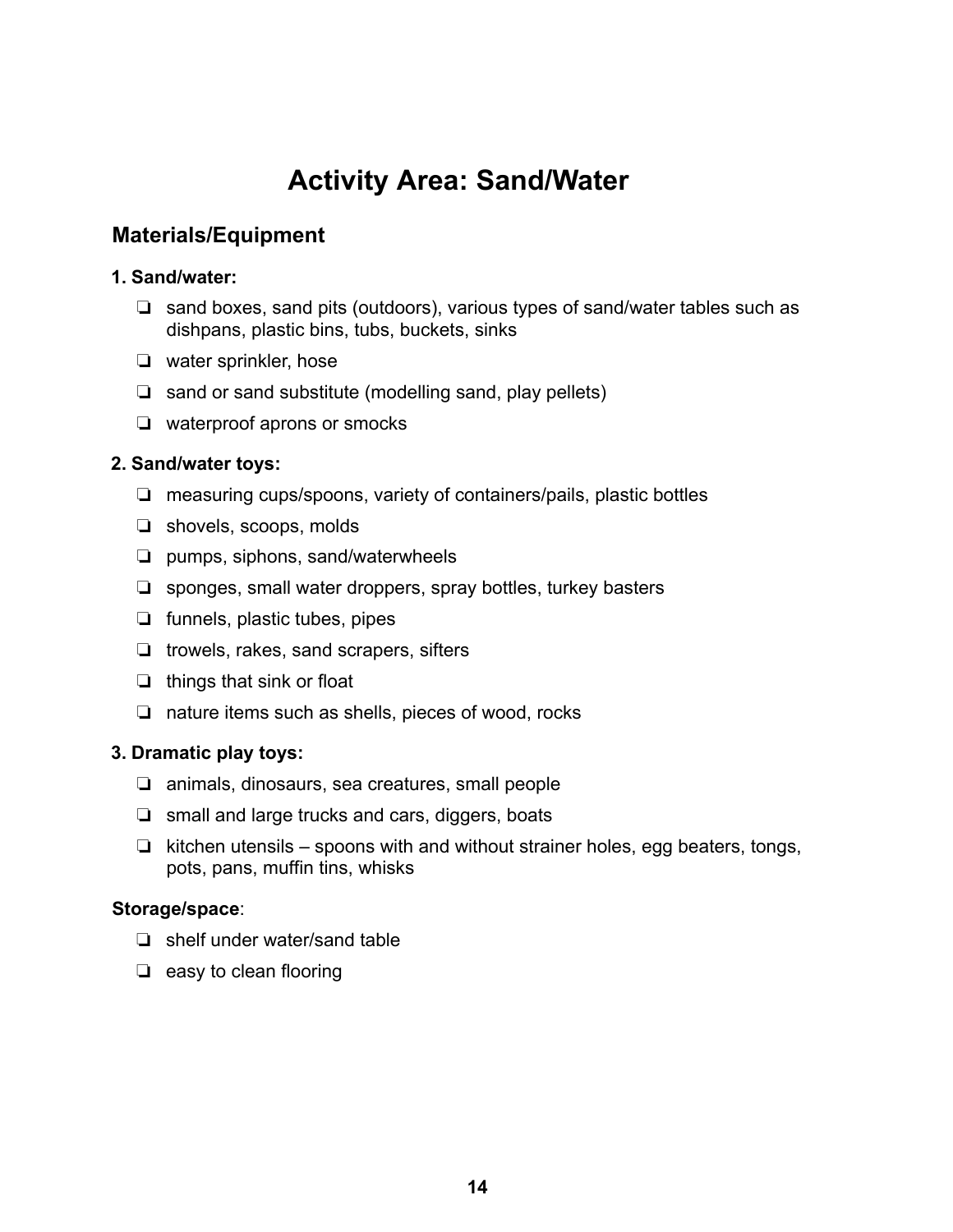| Comments:_               |
|--------------------------|
|                          |
|                          |
|                          |
|                          |
|                          |
|                          |
|                          |
|                          |
|                          |
|                          |
|                          |
|                          |
|                          |
|                          |
|                          |
|                          |
|                          |
|                          |
|                          |
|                          |
|                          |
|                          |
|                          |
|                          |
|                          |
|                          |
|                          |
|                          |
|                          |
|                          |
|                          |
|                          |
|                          |
|                          |
|                          |
|                          |
|                          |
|                          |
| $\overline{\phantom{0}}$ |
|                          |
| -                        |
|                          |
| Ξ.                       |
|                          |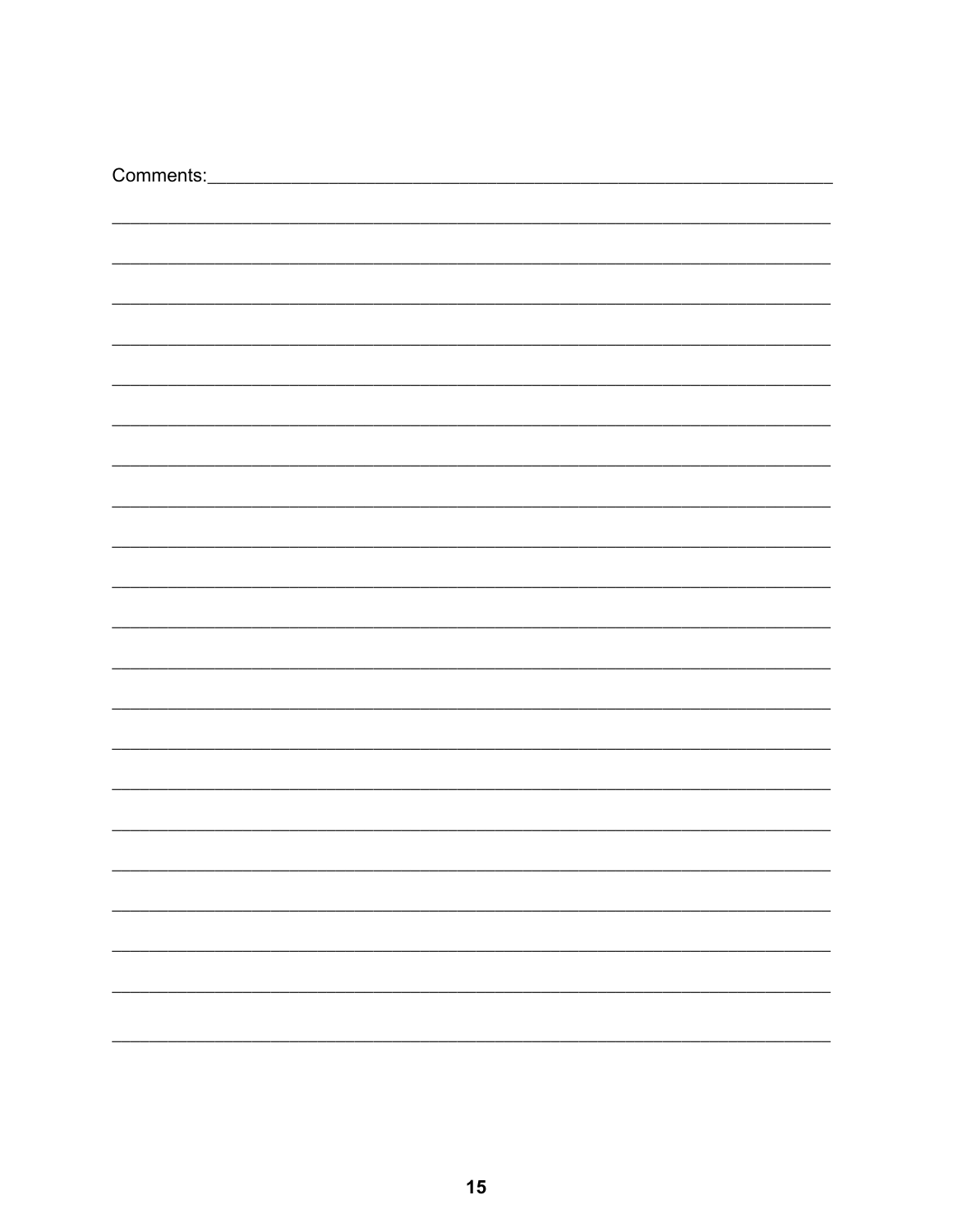### **Activity Area: Science**

(Science discovery centre)

### **Materials/Equipment**

Some of each category:

### **1. Natural objects:**

- $\Box$  flowers
- $\Box$  moss
- $\Box$  leaves
- $\Box$  shells
- $\Box$  rocks
- $\Box$  acorns
- $\Box$  pine cones
- $\Box$  bird nests, feathers
- $\Box$  fossils, bones
- $\Box$  wood, twigs, branches, drift wood

### **2. Living things:**

- $\Box$  pets (acceptable to health authorities)
- $\Box$  plants, flowers, terrariums
- $\Box$  aquariums/fish bowls with fish, snails, tadpoles
- $\Box$  worm composting
- $\Box$  garden
- $\Box$  bird houses, feeders visible from a window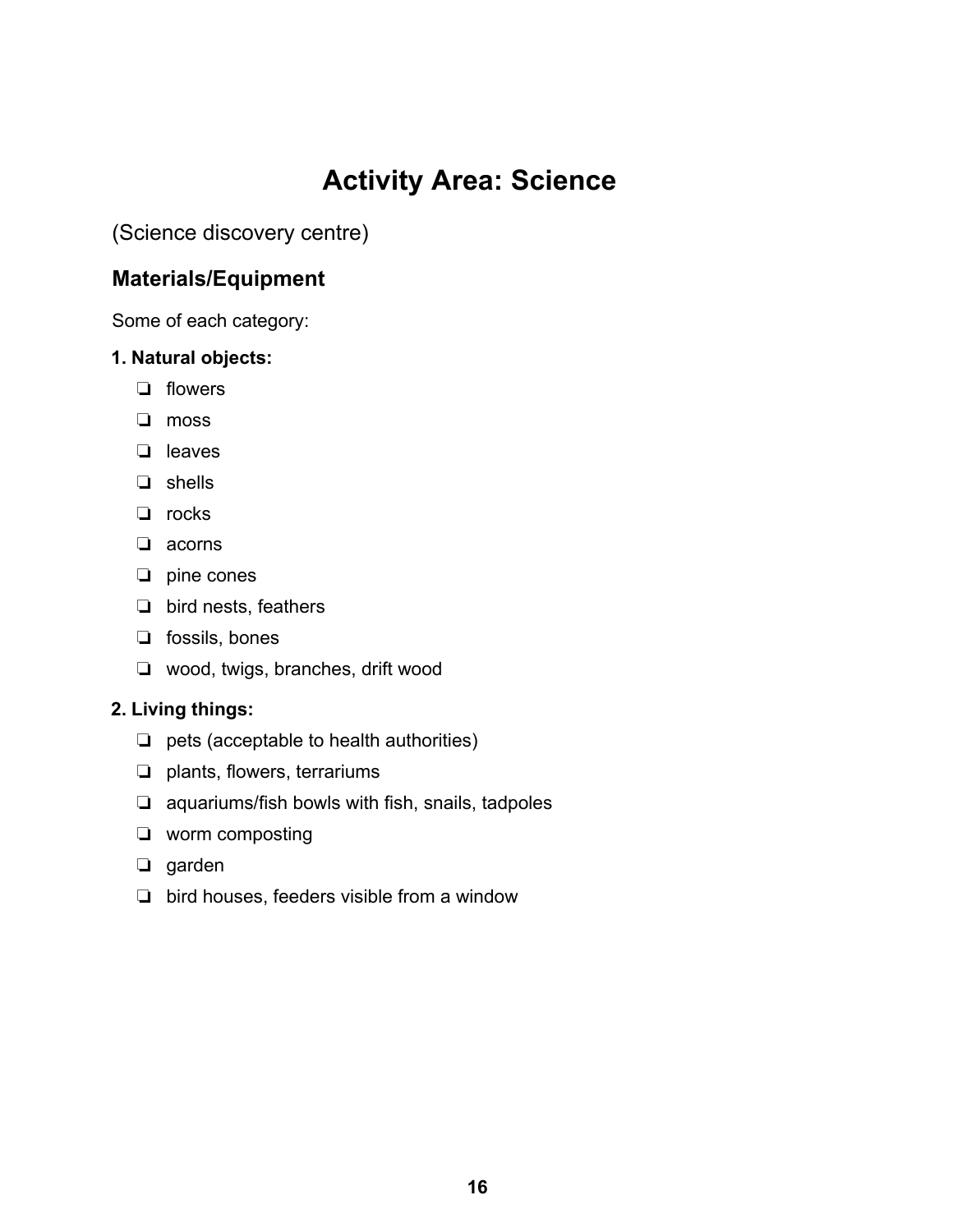#### **3. Nature science books/posters, games, puzzles:**

- $\Box$  factual books/posters such as animals, plants, birds, fish, human body, seasons, weather, planets, environment
- $\Box$  maps, globe, atlas, x-rays
- $\Box$  games with a nature theme, nature picture matching cards, nature sequence cards
- $\Box$  puzzles with nature or natural sequences, such as the life cycle, ex: frog, butterfly, chicken, plant
- $\Box$  nature/science floor puzzle such as the human body (heart, lungs)

### **4. Nature/science materials:**

- $\Box$  pinwheels, wind chimes, sources of wind such as fans
- $\Box$  magnets with iron and non-iron objects
- $\Box$  magnifying glasses, prepared slides/microscopes, bug viewers
- $\Box$  sink and float items
- $\Box$  pulleys/levers
- $\Box$  shaking cans, smelling cans (filled with spices), feeling boxes
- $\Box$  prisms, plastic translucent colour paddles/colour cards, kaleidoscopes, coloured glasses
- $\Box$  tornado tubs
- $\Box$  realistic plastic insects

### **Storage/furnishing**:

- $\Box$  shelves/display areas
- $\Box$  tables/chairs

Comments:\_\_\_\_\_\_\_\_\_\_\_\_\_\_\_\_\_\_\_\_\_\_\_\_\_\_\_\_\_\_\_\_\_\_\_\_\_\_\_\_\_\_\_\_\_\_\_\_\_\_\_\_\_\_\_\_\_\_\_\_\_\_\_\_\_\_

\_\_\_\_\_\_\_\_\_\_\_\_\_\_\_\_\_\_\_\_\_\_\_\_\_\_\_\_\_\_\_\_\_\_\_\_\_\_\_\_\_\_\_\_\_\_\_\_\_\_\_\_\_\_\_\_\_\_\_\_\_\_\_\_\_\_\_\_\_\_\_\_\_\_\_\_\_

\_\_\_\_\_\_\_\_\_\_\_\_\_\_\_\_\_\_\_\_\_\_\_\_\_\_\_\_\_\_\_\_\_\_\_\_\_\_\_\_\_\_\_\_\_\_\_\_\_\_\_\_\_\_\_\_\_\_\_\_\_\_\_\_\_\_\_\_\_\_\_\_\_\_\_\_\_

\_\_\_\_\_\_\_\_\_\_\_\_\_\_\_\_\_\_\_\_\_\_\_\_\_\_\_\_\_\_\_\_\_\_\_\_\_\_\_\_\_\_\_\_\_\_\_\_\_\_\_\_\_\_\_\_\_\_\_\_\_\_\_\_\_\_\_\_\_\_\_\_\_\_\_\_\_

\_\_\_\_\_\_\_\_\_\_\_\_\_\_\_\_\_\_\_\_\_\_\_\_\_\_\_\_\_\_\_\_\_\_\_\_\_\_\_\_\_\_\_\_\_\_\_\_\_\_\_\_\_\_\_\_\_\_\_\_\_\_\_\_\_\_\_\_\_\_\_\_\_\_\_\_\_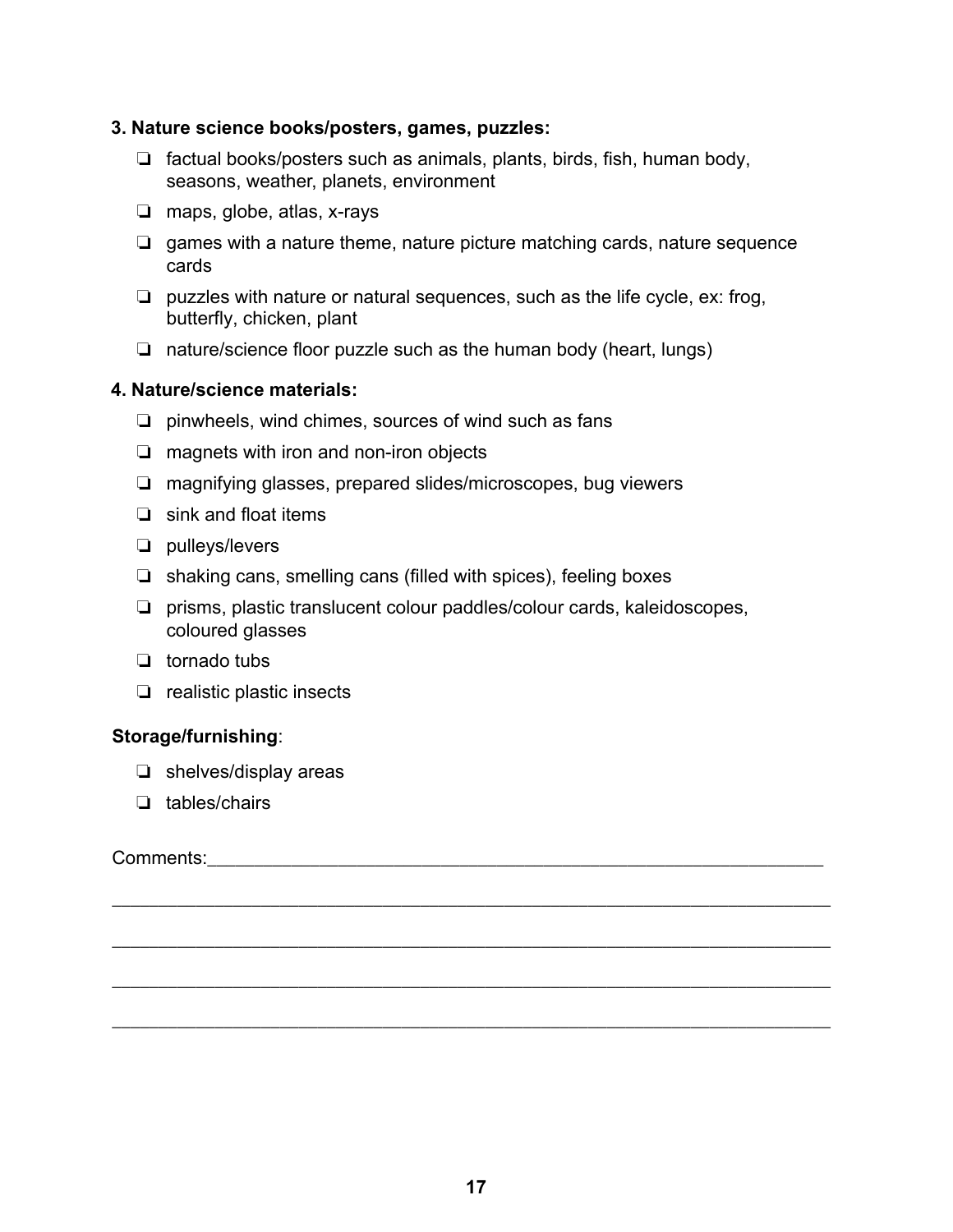### **Activity Area: Math/Number**

### **Materials/Equipment**

Some of each category:

### **1. Measuring:**

- $\Box$  liquid/dry measuring sets (cups and spoons)
- $\Box$  scales and weights
- $\Box$  cloth tape measures, metre sticks, rulers, wind up metre tapes
- $\Box$  thermometers
- $\Box$  height charts
- $\Box$  centimetre cubes/snap cubes

### **2. Shapes:**

- $\Box$  magnetic shapes
- $\Box$  pattern or matching cards for any shape toys
- $\Box$  attribute blocks (of different sizes, colours, shapes, thicknesses)
- $\Box$  parquetry blocks
- $\Box$  puzzles with different geometric shapes
- $\Box$  unit blocks with outlines on shelves for organizing

### **3. Counting:**

- $\Box$  small objects to count such as coloured beads, animals, vehicles, with or without pattern cards or sorting/counting tray
- $\Box$  play money in the drama area
- $\Box$  attribute beads and activity cards
- $\Box$  pegs/peg boards
- $\Box$  pegboards with numbers and holes to match
- $\Box$  games or puzzles where quantities of objects are matched to written numbers, dice games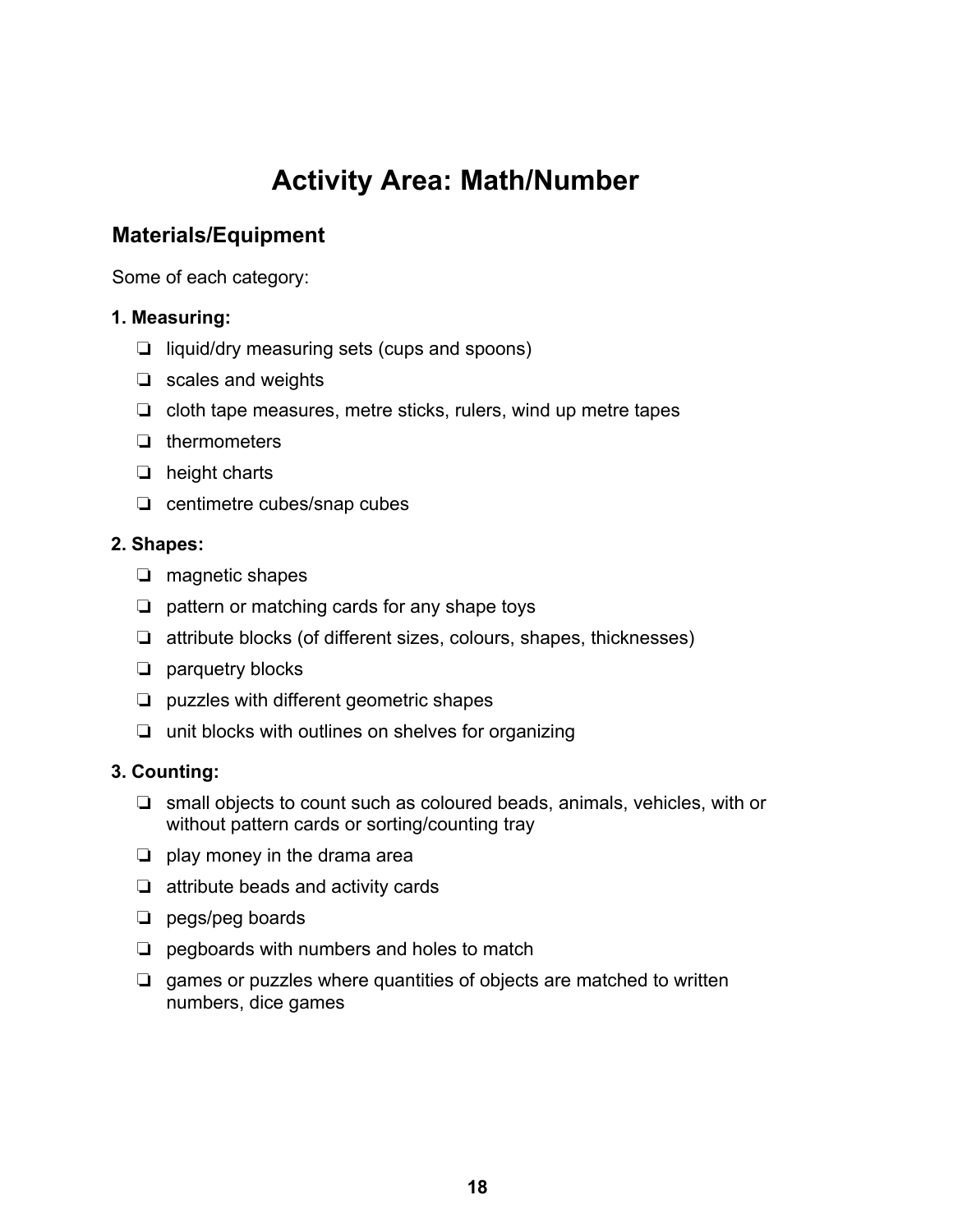### **4. Written numbers:**

- $\Box$  number books and posters
- $\Box$  magnetic numbers
- $\Box$  number puzzles
- $\Box$  number lacing cards
- $\Box$  number lottos
- $\Box$  play telephones
- $\Box$  dramatic play cash registers with play money
- $\Box$  clocks
- $\Box$  calendars
- $\Box$  playing cards

### **5. Quantities:**

- $\Box$  dominos
- $\Box$  playing cards
- $\Box$  abacus
- $\Box$  charts and graphs
- $\Box$  nesting/stacking cups
- $\Box$  toys and games to figure out more or less/fractions
- $\Box$  snap cubes, centimetre cubes
- $\Box$  puzzles or three-dimensional graduated cylinders showing a sequence of different heights

\_\_\_\_\_\_\_\_\_\_\_\_\_\_\_\_\_\_\_\_\_\_\_\_\_\_\_\_\_\_\_\_\_\_\_\_\_\_\_\_\_\_\_\_\_\_\_\_\_\_\_\_\_\_\_\_\_\_\_\_\_\_\_\_\_\_\_\_\_\_\_\_\_\_\_\_\_

\_\_\_\_\_\_\_\_\_\_\_\_\_\_\_\_\_\_\_\_\_\_\_\_\_\_\_\_\_\_\_\_\_\_\_\_\_\_\_\_\_\_\_\_\_\_\_\_\_\_\_\_\_\_\_\_\_\_\_\_\_\_\_\_\_\_\_\_\_\_\_\_\_\_\_\_\_

\_\_\_\_\_\_\_\_\_\_\_\_\_\_\_\_\_\_\_\_\_\_\_\_\_\_\_\_\_\_\_\_\_\_\_\_\_\_\_\_\_\_\_\_\_\_\_\_\_\_\_\_\_\_\_\_\_\_\_\_\_\_\_\_\_\_\_\_\_\_\_\_\_\_\_\_\_

\_\_\_\_\_\_\_\_\_\_\_\_\_\_\_\_\_\_\_\_\_\_\_\_\_\_\_\_\_\_\_\_\_\_\_\_\_\_\_\_\_\_\_\_\_\_\_\_\_\_\_\_\_\_\_\_\_\_\_\_\_\_\_\_\_\_\_\_\_\_\_\_\_\_\_\_\_

\_\_\_\_\_\_\_\_\_\_\_\_\_\_\_\_\_\_\_\_\_\_\_\_\_\_\_\_\_\_\_\_\_\_\_\_\_\_\_\_\_\_\_\_\_\_\_\_\_\_\_\_\_\_\_\_\_\_\_\_\_\_\_\_\_\_\_\_\_\_\_\_\_\_\_\_\_

Comments: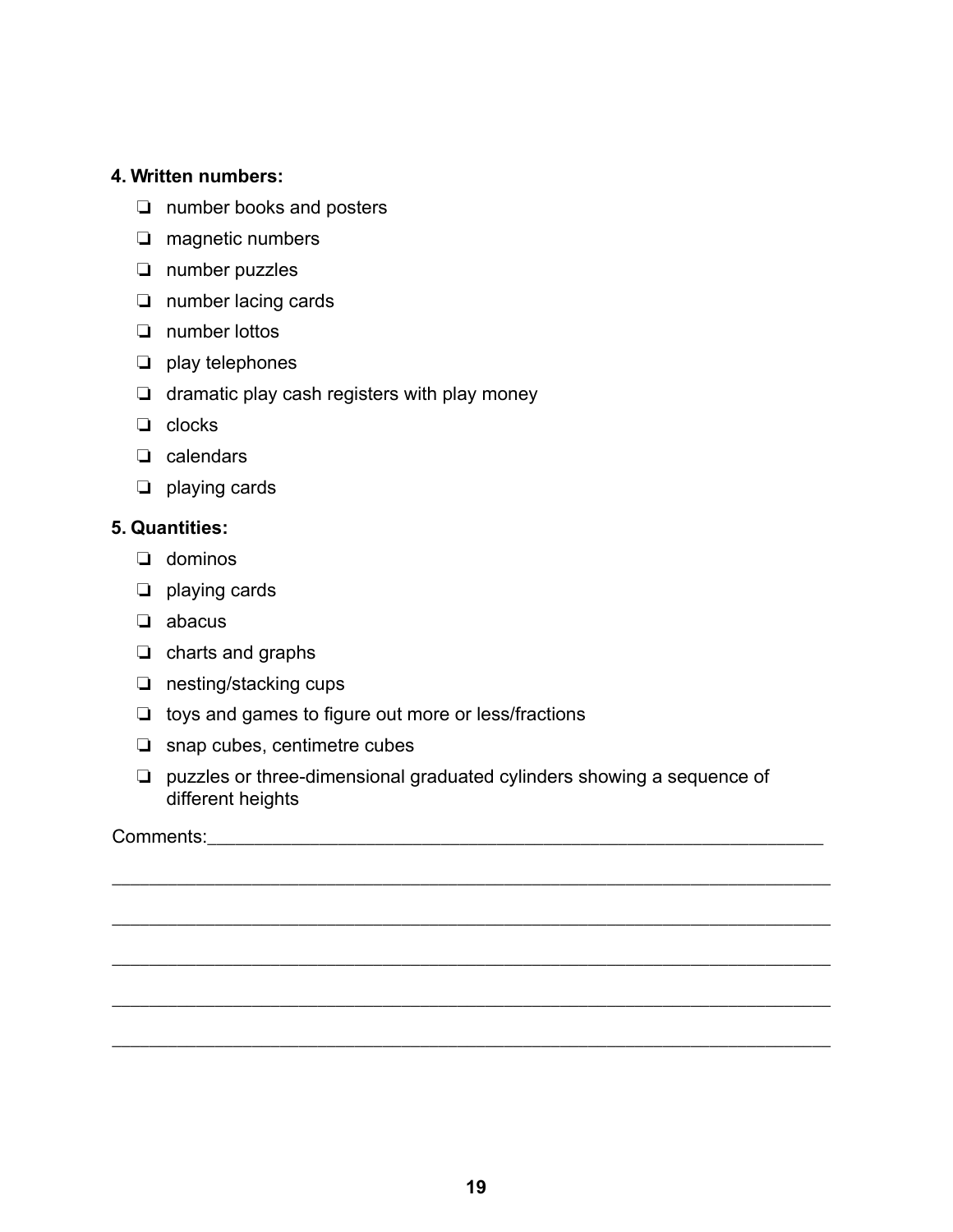### **Activity Area: Music/Movement**

### **Materials/Equipment**

#### **1. Musical instruments:** homemade or commercial

 $\Box$  bells, piano, triangles, xylophones, rhythm sticks, tambourines, drums, maracas, cymbals, tone blocks from various cultures

### **2. Dance props:**

 $\Box$  scarves, ribbons, streamers, hoops, dancing clothes and shoes (male and female)

### **3. Audio equipment:**

- $\Box$  tape or CD player, tape recorder, radio
- $\Box$  tapes or CDs of different types of music such as folk, classical, popular children's songs, jazz, rock, reggae, rhythm and blues, music from various cultures and in various languages
- $\Box$  listening centre, with or without headphones
- $\Box$  song books, microphones

#### **Storage/furnishings/space**:

- $\Box$  low, open shelves
- $\Box$  small tables/chairs
- $\Box$  open area for dance/movement

Comments:

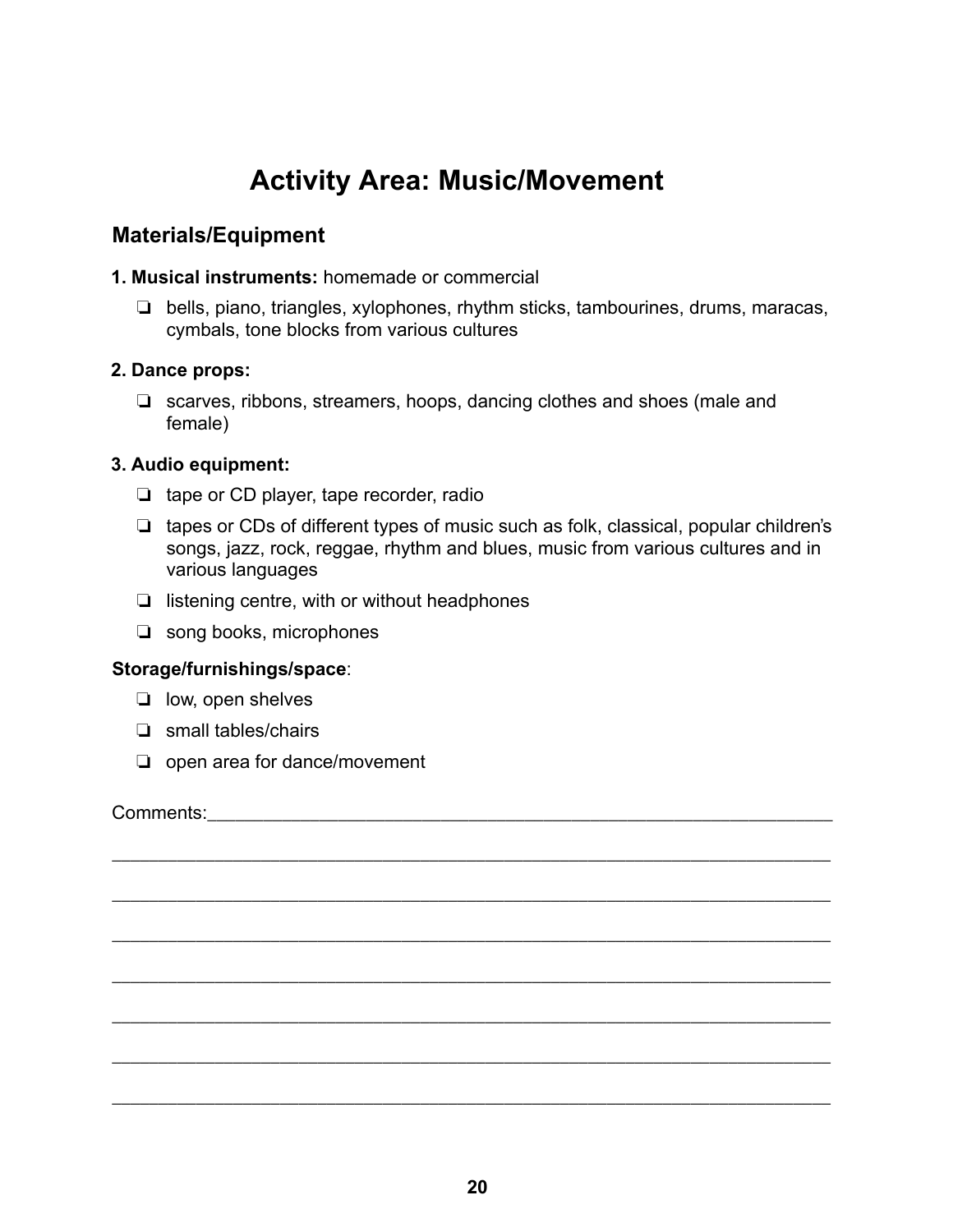### **Activity Area: Technology Centre**

### (TV, video, computers)

### **Materials/Equipment**

A technology centre is not an essential part of a preschool room and is not required because children learn best from having hands-on contact with materials and socializing with peers and adults.

If used, the audio/visual equipment including TV programs, movies, videos and computer software must be culturally sensitive and developmentally appropriate, with no violent, frightening or sexually explicit content. Many children's videos or TV programs contain violence and are inappropriate. Useful materials might include:

- $\Box$  video of a story that is considered children's literature
- $\Box$  computer software that has educational content in introducing concepts such as numbers, colours, matching

\_\_\_\_\_\_\_\_\_\_\_\_\_\_\_\_\_\_\_\_\_\_\_\_\_\_\_\_\_\_\_\_\_\_\_\_\_\_\_\_\_\_\_\_\_\_\_\_\_\_\_\_\_\_\_\_\_\_\_\_\_\_\_\_\_\_\_\_\_\_\_\_\_\_\_\_\_

\_\_\_\_\_\_\_\_\_\_\_\_\_\_\_\_\_\_\_\_\_\_\_\_\_\_\_\_\_\_\_\_\_\_\_\_\_\_\_\_\_\_\_\_\_\_\_\_\_\_\_\_\_\_\_\_\_\_\_\_\_\_\_\_\_\_\_\_\_\_\_\_\_\_\_\_\_

\_\_\_\_\_\_\_\_\_\_\_\_\_\_\_\_\_\_\_\_\_\_\_\_\_\_\_\_\_\_\_\_\_\_\_\_\_\_\_\_\_\_\_\_\_\_\_\_\_\_\_\_\_\_\_\_\_\_\_\_\_\_\_\_\_\_\_\_\_\_\_\_\_\_\_\_\_

\_\_\_\_\_\_\_\_\_\_\_\_\_\_\_\_\_\_\_\_\_\_\_\_\_\_\_\_\_\_\_\_\_\_\_\_\_\_\_\_\_\_\_\_\_\_\_\_\_\_\_\_\_\_\_\_\_\_\_\_\_\_\_\_\_\_\_\_\_\_\_\_\_\_\_\_\_

\_\_\_\_\_\_\_\_\_\_\_\_\_\_\_\_\_\_\_\_\_\_\_\_\_\_\_\_\_\_\_\_\_\_\_\_\_\_\_\_\_\_\_\_\_\_\_\_\_\_\_\_\_\_\_\_\_\_\_\_\_\_\_\_\_\_\_\_\_\_\_\_\_\_\_\_\_

\_\_\_\_\_\_\_\_\_\_\_\_\_\_\_\_\_\_\_\_\_\_\_\_\_\_\_\_\_\_\_\_\_\_\_\_\_\_\_\_\_\_\_\_\_\_\_\_\_\_\_\_\_\_\_\_\_\_\_\_\_\_\_\_\_\_\_\_\_\_\_\_\_\_\_\_\_

- $\Box$  videos for children and staff to exercise to
- $\Box$  videos showing familiar things such as baking cookies/ bread
- $\Box$  videos that support a curricular/interests of children

### **Storage/furnishing***:*

 $\Box$  computer tables and chairs

Comments:\_\_\_\_\_\_\_\_\_\_\_\_\_\_\_\_\_\_\_\_\_\_\_\_\_\_\_\_\_\_\_\_\_\_\_\_\_\_\_\_\_\_\_\_\_\_\_\_\_\_\_\_\_\_\_\_\_\_\_\_\_\_\_\_\_\_\_